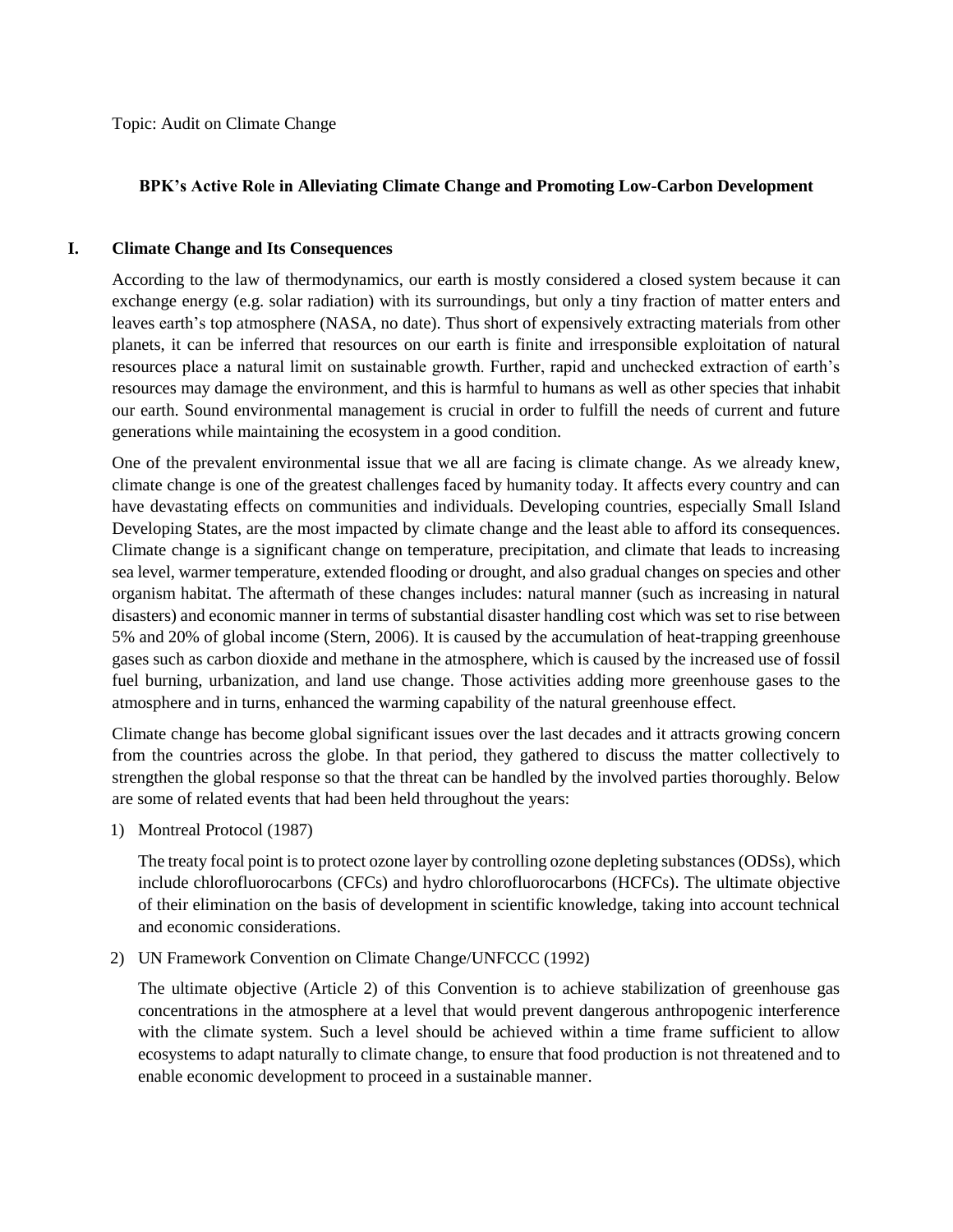### 3) Kyoto Protocol (1997)

The protocol oblige committed countries to ratify the agreement and to reduce certain gas emissions (Article 3) such as Carbon Dioxide (CO2), Methane (CH4), Nitrous Oxide (N20), Hydrofluorocarbons (HFCs), Perfluorocarbons (PFCs) and Sulphur Hexafluoride (SF6) with a view to reducing their overall emissions of such gases by at least 5% below 1990 levels in the commitment period 2008 to 2012.

4) Paris Agreement (2015)

Focus on greenhouse gas emission with goals (Article 2): (1) to prevent the global average temperature from rising 2°C above pre-industrial level and pursuing efforts to keep it below 1.5°C; (2) to increase the ability to adapt to the adverse impacts of climate change and low greenhouse gas emissions development, in a manner that does not threaten food production; (3) to make finance flows consistent with a pathway towards low greenhouse gas emissions and climate-resilient development.

On 25 September 2015, the General Assembly of United Nations adopted the 2030 Agenda for Sustainable Development. The 2030 Agenda includes 17 Sustainable Development Goals (SDGs), which establish quantitative and qualitative objectives across the social, economic, and environmental dimensions of sustainable development to be achieved by 2030. Sustainable Development Goals (SDGs) also specifically emphasizes the importance of climate action in one of the Goals, which is Goal 13. The targets can be concluded into four groups i.e. disaster management skills, integrating the issue to the national policy, improving human and institutional understanding on the issue and commitment in implementation and mobilize resources. The detailed targets and indicators of Goal 13 are as follows:

| No.  | <b>Target</b>                                                    | No.    | <b>Indicator</b>                                                                                         |
|------|------------------------------------------------------------------|--------|----------------------------------------------------------------------------------------------------------|
| 13.1 | Strengthen resilience and adaptive capacity to climate-related   | 13.1.1 | Number of deaths, missing persons and persons                                                            |
|      | hazards and natural disasters in all countries                   |        | affected by disaster per 100,000 people                                                                  |
|      |                                                                  | 13.1.2 | Number of countries with national and local                                                              |
|      |                                                                  |        | disaster risk reduction strategies                                                                       |
|      |                                                                  | 13.1.3 | Proportion of local governments that adopt and                                                           |
|      |                                                                  |        | implement local disaster risk reduction strategies                                                       |
|      |                                                                  |        | in line with national disaster risk reduction                                                            |
|      |                                                                  |        | strategies                                                                                               |
| 13.2 | Integrate climate change measures into national policies,        | 13.2.1 | Number of countries that have communicated the                                                           |
|      | strategies and planning                                          |        | establishment<br>operationalization<br>of<br>or<br>an<br>integrated policy/strategy/plan which increases |
|      |                                                                  |        | their ability to adapt to the adverse impacts of                                                         |
|      |                                                                  |        | climate change, and foster climate resilience and                                                        |
|      |                                                                  |        | low greenhouse gas emissions development in a                                                            |
|      |                                                                  |        | manner that does not threaten food production                                                            |
|      |                                                                  |        | (including a national adaptation plan, nationally                                                        |
|      |                                                                  |        | determined contribution, national communication,                                                         |
|      |                                                                  |        | biennial update report or other)                                                                         |
| 13.3 | Improve education, awareness-raising and human and               | 13.3.1 | Number of countries that have integrated                                                                 |
|      | institutional capacity on climate change mitigation, adaptation, |        | mitigation, adaptation, impact reduction and early                                                       |
|      | impact reduction and early warning                               |        | warning into primary, secondary and tertiary                                                             |
|      |                                                                  |        | curricula                                                                                                |
|      |                                                                  | 13.3.2 | Number of countries that have communicated the<br>strengthening of institutional, systemic and           |
|      |                                                                  |        | individual<br>capacity-building<br>to<br>implement                                                       |
|      |                                                                  |        | adaptation, mitigation and technology transfer,                                                          |
|      |                                                                  |        | and development actions                                                                                  |
| 13.a | Implement the commitment undertaken by developed-country         | 13.a.1 | Mobilized amount of United States dollars per year                                                       |
|      | parties to the United Nations Framework Convention on            |        | starting in 2020 accountable towards the                                                                 |
|      | Climate Change to a goal of mobilizing jointly \$100 billion     |        | \$100 billion commitment                                                                                 |
|      | annually by 2020 from all sources to address the needs of        |        |                                                                                                          |
|      | developing countries in the context of meaningful mitigation     |        |                                                                                                          |
|      | actions and transparency on implementation and fully             |        |                                                                                                          |
|      | operationalize the Green Climate Fund through its                |        |                                                                                                          |
|      | capitalization as soon as possible                               |        |                                                                                                          |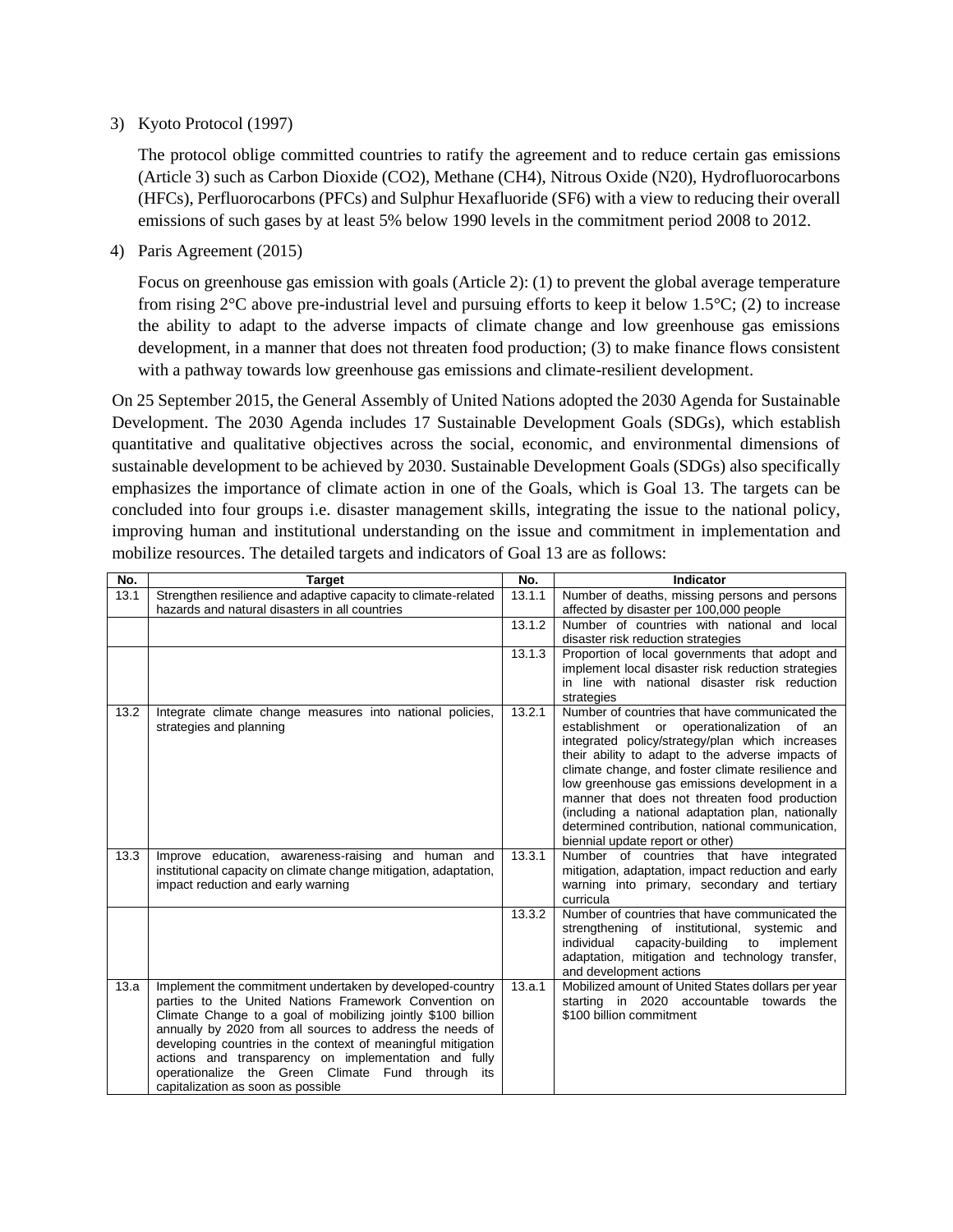| 13.b | Promote mechanisms for raising capacity for effective climate<br>change-related planning and management in least developed<br>countries and small island developing States, including<br>focusing on women, youth and local and marginalized<br>communities * Acknowledging that the United Nations | 13.b.1 | Number of least developed countries and small<br>island developing States that are receiving<br>specialized support, and amount of support,<br>including finance, technology and capacity-<br>building, for mechanisms for raising capacities for |
|------|-----------------------------------------------------------------------------------------------------------------------------------------------------------------------------------------------------------------------------------------------------------------------------------------------------|--------|---------------------------------------------------------------------------------------------------------------------------------------------------------------------------------------------------------------------------------------------------|
|      | Framework Convention on Climate Change is the primary<br>international, intergovernmental forum for negotiating the<br>global response to climate change.                                                                                                                                           |        | effective climate change-related planning and<br>management, including focusing on women, youth<br>and local and marginalized communities                                                                                                         |

#### **II. Programs of the Government of Indonesia to Tackle Climate Change**

Target 13.2 of the Sustainable Development Goals states that climate change measures should be integrated into national policies, strategies, and planning. The Government of Indonesia has already incorporate climate change mitigation and adaptation measures in the National Medium Term Development Plan. In the 2020-2024 National Medium Term Development Plan, one of the national priorities is low-carbon development. Low-carbon development is a development platform to maintain social and economic growth through low greenhouse gas emission programs and activities and minimizing natural resources exploitation.

Low-carbon development aims to support green investment and strengthen cross-sectoral integration in decision making. It is planned by the Ministry of National Development Planning, who acts as system integrator as well as think tank, through holistic, integrative, thematic, and spatial (HITS) approach. By applying this approach, trade-off between different sectors in low-carbon development implementation can be identified and mitigated. Programs that are parts of the low-carbon development include:

a. Sustainable Energy Development

Energy sector is the main contributor of the greenhouse gases accumulation in the atmosphere. According to World Resources Institute (2020), 76% of greenhouse gas emissions worldwide comes from energy consumption. This figure mainly consists of heat and electricity generation (31.9% of total emissions), transportation (14.2% of total emissions), and manufacturing and construction (12.6% of total emissions). This data is associated with the fact that fossil fuel such as coal and oil still widely utilized to power up the development of many countries. To mitigate the conditions, the Government of Indonesia is focusing on developing sustainable energy, mainly by improving the renewable energy in the national energy mix and improving energy efficiency and conservation.

b. Sustainable Land Rehabilitation

Another source of greenhouse gas emissions is land use change, mainly by converting forest area into other uses. Agriculture, forestry, and other land uses contribute to about 23% of global human-caused greenhouse gas emissions (WRI, 2019). In order to reduce the greenhouse gases emission from land use change, the Government of Indonesia implements several programs that include peatland restoration, land and forest rehabilitation and reforestation, deforestation reduction, and application of sustainable agriculture.

c. Waste Treatment

The Government of Indonesia encourages the municipal solid waste management by reduce, reuse, and recycle, as well as developing refuse-derived fuel from plastic waste. By improving waste management, the amount of waste that dumped into landfills would be heavily reduced, which will eventually reduce the greenhouse gas emissions, especially methane, that produced in landfills and released into the atmosphere.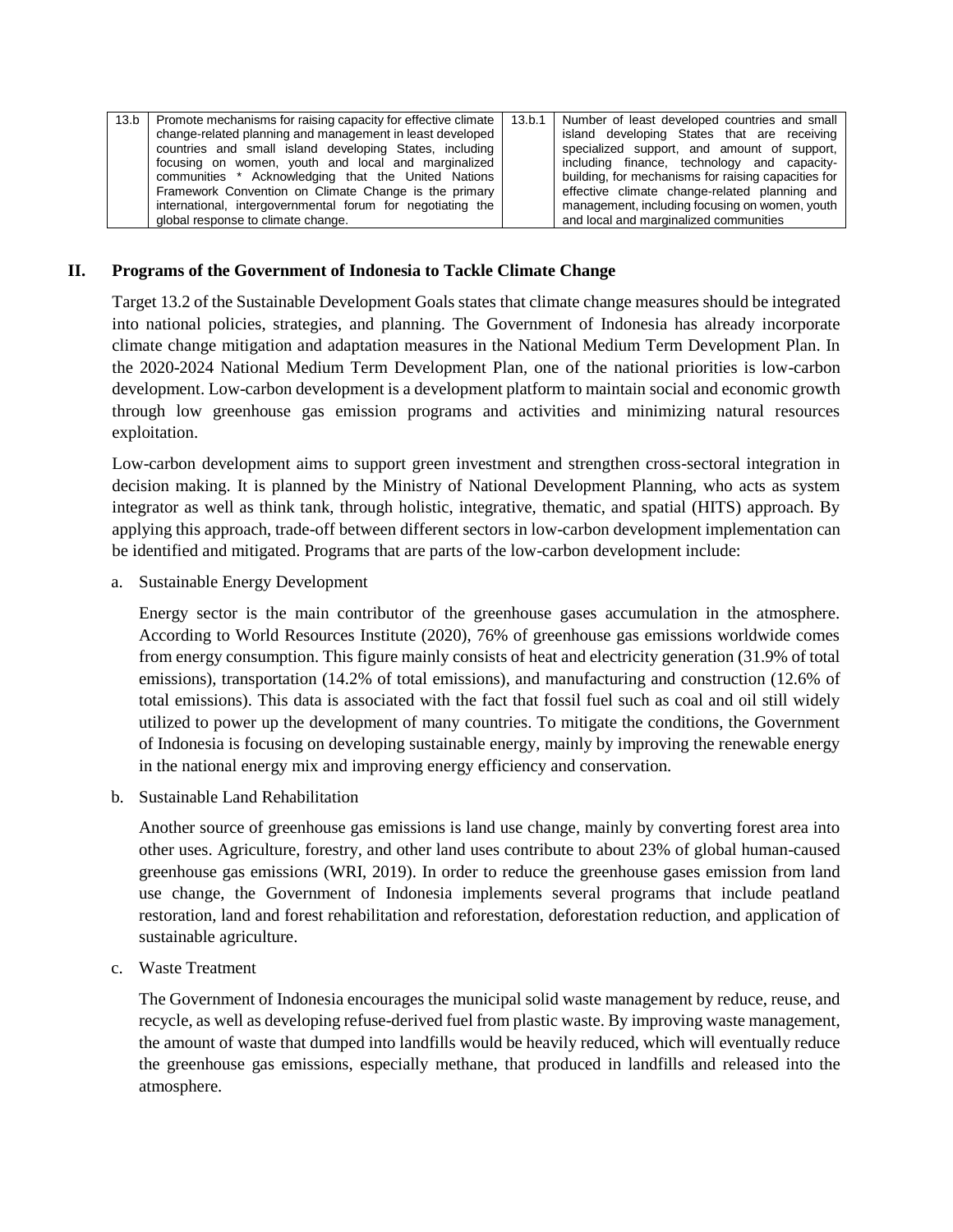#### d. Green Industry Development

The fastest-growing source of greenhouse gas emission is the industrial sector. The sector grew by 187% since 1990 (WRI, 2020). To mitigate the emission from the industrial sector, the Government of Indonesia establishes standards for industry to reduce the greenhouse gas emission from industrial processes and waste treatment. The standards include emission reduction from industrial processes and waste treatment, toxic and hazardous waste handling, and implementation of circular economy in industrial sector.

### e. Low-carbon Coastal and Marine

In order to reduce greenhouse gas emissions from the coastal and marine sector, the Government of Indonesia implements programs to restore mangrove and marine ecosystem.

Aside from implementing programs that reduce the greenhouse gas emissions from several sectors, the Government of Indonesia also carries out several initiatives to adapt to the consequences of climate change in several sectors, namely:

a. Improving Resilience in Coastal and Marine Sector

Climate change consequences in coastal and ocean include may increase in sea level, sea acidity, and sea surface temperature as well as prevalence in coastal flooding. The initiatives taken by the Government of Indonesia in order to protect the coastal and marine environment include sea walls, breakwaters, and embankments construction, ocean dynamics and characteristics mapping, and mangrove rehabilitation.

b. Improving Water Security

One of the impacts of climate change is more frequent and severe drought and greater inter-annual variability of precipitation. These conditions lead to changes of hydrologic cycle that increase the prevalence of seasonal flood and water shortage. In order to adapt to the issues due to climate change, the Government's actions include real-time watershed information system development, land and forest rehabilitation in upstream area, raw water provision, and flood protection infrastructure development.

c. Improving Resilience in Agriculture Sector

Warmer air temperature and climate change induced drought causes declining agricultural productivity and increase the probability of plantation fires. To address the conditions, the programs of the Government of Indonesia include development of water conservation infrastructure for agriculture, land optimization, and plantation fires prevention.

d. Improving Resilience in Public and Environmental Health

Climate change may also have impact on the increase in water-borne diseases and diseases transmitted through insects, snails or other cold-blooded animal (WHO, 2018). The countermeasures prepared by the Government of Indonesia include disease control and health vigilance improvement.

The source of financing for the mentioned programs are state finance, public-private partnership, and other sources. Other sources include Official Development Assistance in the form of Green Climate Fund and Clean Technology Fund. Indonesia is also involved in Reducing emissions from deforestation and forest degradation and the role of conservation, sustainable management of forests and enhancement of forest carbon stocks in developing countries (REDD+) program. The Government of Indonesia and the Government of Norway are engaged in one of the world's largest performance-based payment schemes for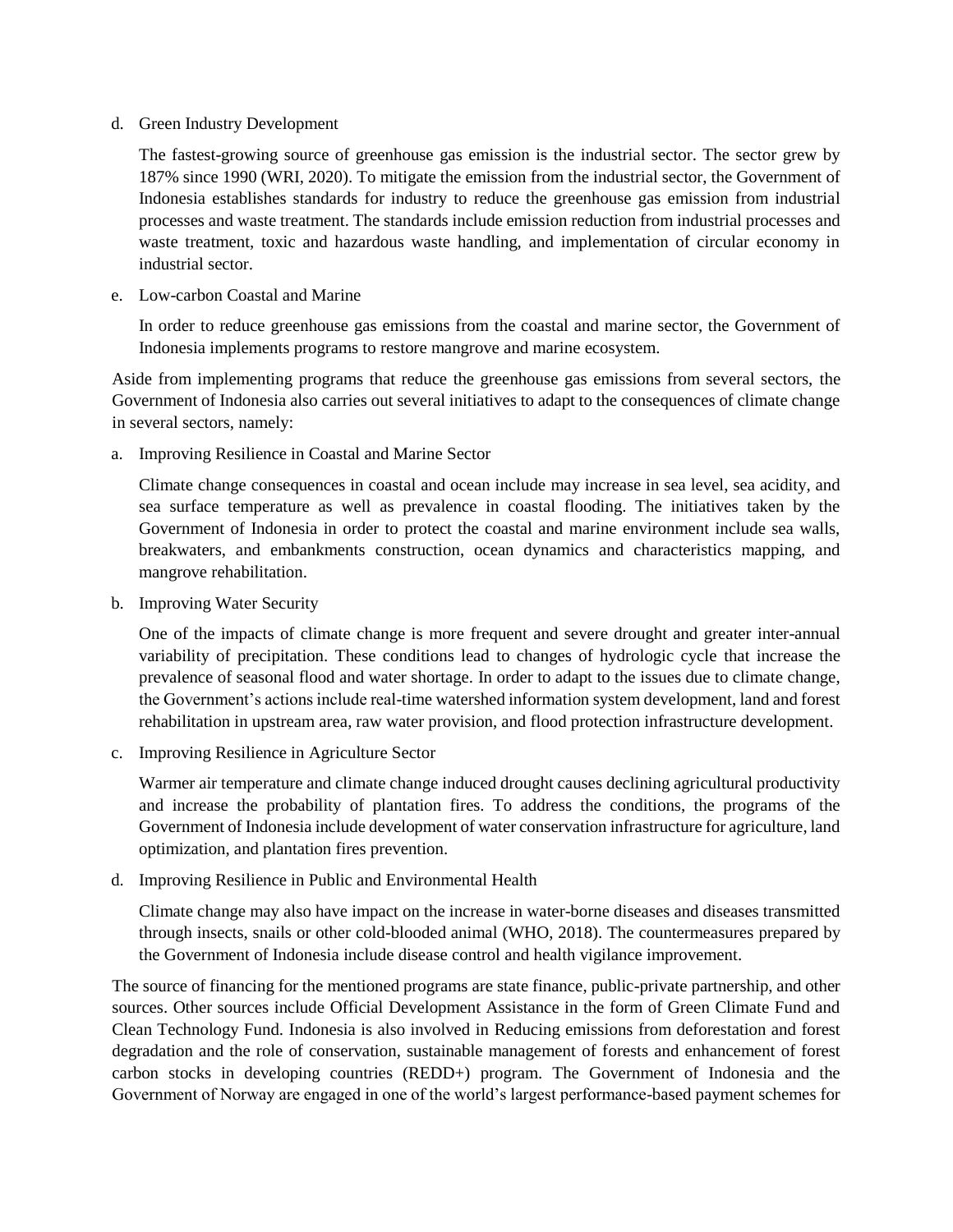REDD+. The Memorandum of Understanding was signed in May 2010 and the Government of Norway has committed to USD 1 billion in performance-based profit sharing and other profit sharing (Ministry of Environment and Forestry, no date). In order to manage the fund for climate action, the Government of Indonesia has established Indonesia Climate Change Trust Fund (ICCTF) which aims to link international finance sources with national investment strategies. Its roles include attracting investment and implementing alternative financing mechanisms for programs that support climate change mitigation and adaptation. The Government of Indonesia has also established Environmental Fund Management Agency to manage the state revenue on reforestation fund levied on companies that utilize production forest areas. The fund managed by the Agency can finance land and forest rehabilitation programs as well as programs that reduce greenhouse gas emissions.

### **III. Environmental Audit in BPK**

Supreme Audit Institutions (SAIs) has crucial role in promoting governance and accountability of environmental management, especially by providing recommendations that improve economy, effectiveness, and efficiency of government's programs on environmental protection and sustainable development (INTOSAI, 2004). The Audit Board of the Republic of Indonesia (BPK), as the supreme audit board in Indonesia, is also actively involved in encouraging good environmental governance and management in order to preserve environment as well as achieving balance between economy, social, and environment in the frame of sustainable development. In recent years, BPK have conducted several audits related to environmental protection and sustainable development. The audits include audit on toxic and hazardous waste, audit on illegal, unreported, and unregulated fishing, audit on renewable energy development, audit on sustainable palm oil management, and audit on watershed management and pollution control. The recommendations provided in the audits are expected to improve the environmental management of all pertinent stakeholders while still maintaining the social and economic development.

In the 2020-2024 Strategic Plan, BPK also includes Sustainable Development Goals (SDGs) as one of the considerations. BPK has designed audit strategy that expected to be able to address the implementation of SDGs (BPK, 2020). SDGs encompasses sustainability principle that manifested in each goal and target. By auditing the implementation of SDGs, BPK contributes to the achievement of national targets that related to SDGs, which eventually contributes to the improvement of environmental governance and management that will lead to enhancement of the quality of environment.

BPK also strive to lead by example by implementing measures that exhibit good environmental management and governance. For example, BPK have built Wastewater Treatment Plant (WTP) to remove contaminants and convert it into an effluent that is treated further, so that it can be reused for various purposes. This process is very beneficial to the environment as well as to the surrounding community. The various benefits include water conservation, reducing pollution in the surrounding community, and providing water for cleaning purposes. BPK will also install solar panel in order to provide clean and sustainable energy, which contributes to the greenhouse gas emission reduction. Ultimately, BPK also contributes to sustainable production and consumption by encouraging paperless office, applying spacesaving office layout, and implementing sustainable procurement.

In the international level, BPK is actively engaged in Working Group on Environmental Audit (WGEA) in INTOSAI (global), ASOSAI (Asia), and ASEANSAI (South East Asia) level. In ASEANSAI level, BPK is actively involved in knowledge sharing activities related to environmental audit between SAIs of ASEAN countries. Recently, BPK successfully delivered Virtual Workshop on Performance Auditing on Modern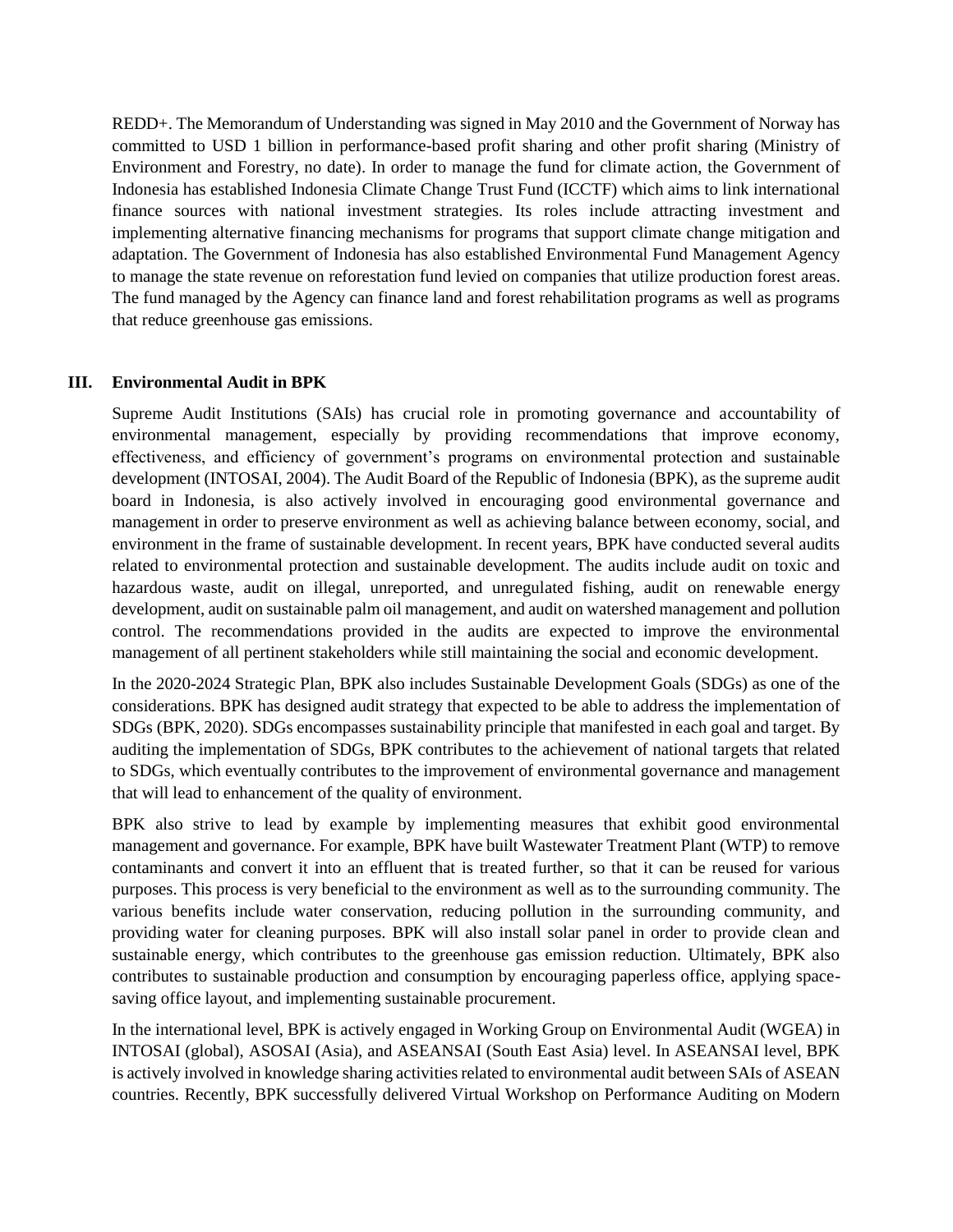Fisheries: Knowledge Sharing for ASEANSAI. BPK also delegated subject-matter experts on environmental audit for Cooperative Environmental Audit on Water Management of Mekong River Basin that organized by SAI Vietnam. In ASOSAI level, BPK is always present in ASOSAI WGEA seminars. BPK also takes part in several cooperative environmental audit organized by ASOSAI WGEA. Currently, BPK is conducting audit on sustainable urban transport, which is part of the ASOSAI WGEA Cooperative Audit on Sustainable Transport. In INTOSAI level, BPK always takes part in work packages of INTOSAI WGEA's Work Plan. In previous work plan, BPK contributes to several guidance, research, and discussion paper on various topics, such as audit on biodiversity, smart cities, and forestry. Ultimately, BPK is the Chair of INTOSAI WGEA in two terms, 2014-2016 and 2017-2019.

### **IV. Audit on Climate Change**

The crucial role of BPK in catalyzing a successful climate action is by providing recommendations that improve cross-sectoral coordination and policy coherence between actors that involved in the programs related to climate change mitigation and adaptation. In the past five years, BPK have conducted several audits on government programs that related to climate action. The audits are as follows:

a. Audit on Renewable Energy Development

One of the significant measures to reduce greenhouse gases is by shifting from fossil fuel to renewable energy to generate electricity. Indonesia has a lot of renewable energy potential ranging from geothermal, hydropower, solar power, wind power, and bioenergy. The Government of Indonesia has a target in the National Energy General Plan to increase the share of renewable energy in the national energy mix to 23% in 2025 and to 31% in 2050 (Government of Indonesia, 2017). In 2019, BPK conducted audit on renewable energy development in the electricity sector to assess the effectiveness of the government's efforts in developing renewable energy power plants. The focus of the audit is how the government provide investment climate for private sector to invest in renewable energy businesses because most of renewable energy are produced by Independent Power Producers (IPPs). Four aspects are considered in the audit, namely 1) policy and regulation, 2) renewable energy potential data, 3) finance and incentives, and 4) technology and infrastructure.

The methodology utilized in the audit include stakeholder analysis, policy review, document review, interview, site visit to several renewable energy power plants, focus group discussion with experts and relevant stakeholders, and confirmation in the form of online questionnaire to IPPs and regional energy agency. Stakeholder analysis is the prerequisite of the audit because renewable energy development is a complex activity and involves many stakeholders. Beside the Ministry of Energy and Mineral Resources as the main audited entity, the renewable energy development also involves National Energy Council, Ministry of National Development Planning, Ministry of Finance, Ministry of Environment and Forestry, Investment Coordinating Board, Local Governments, and other stakeholders. Mapping of the stakeholders involved is illustrated in figure below.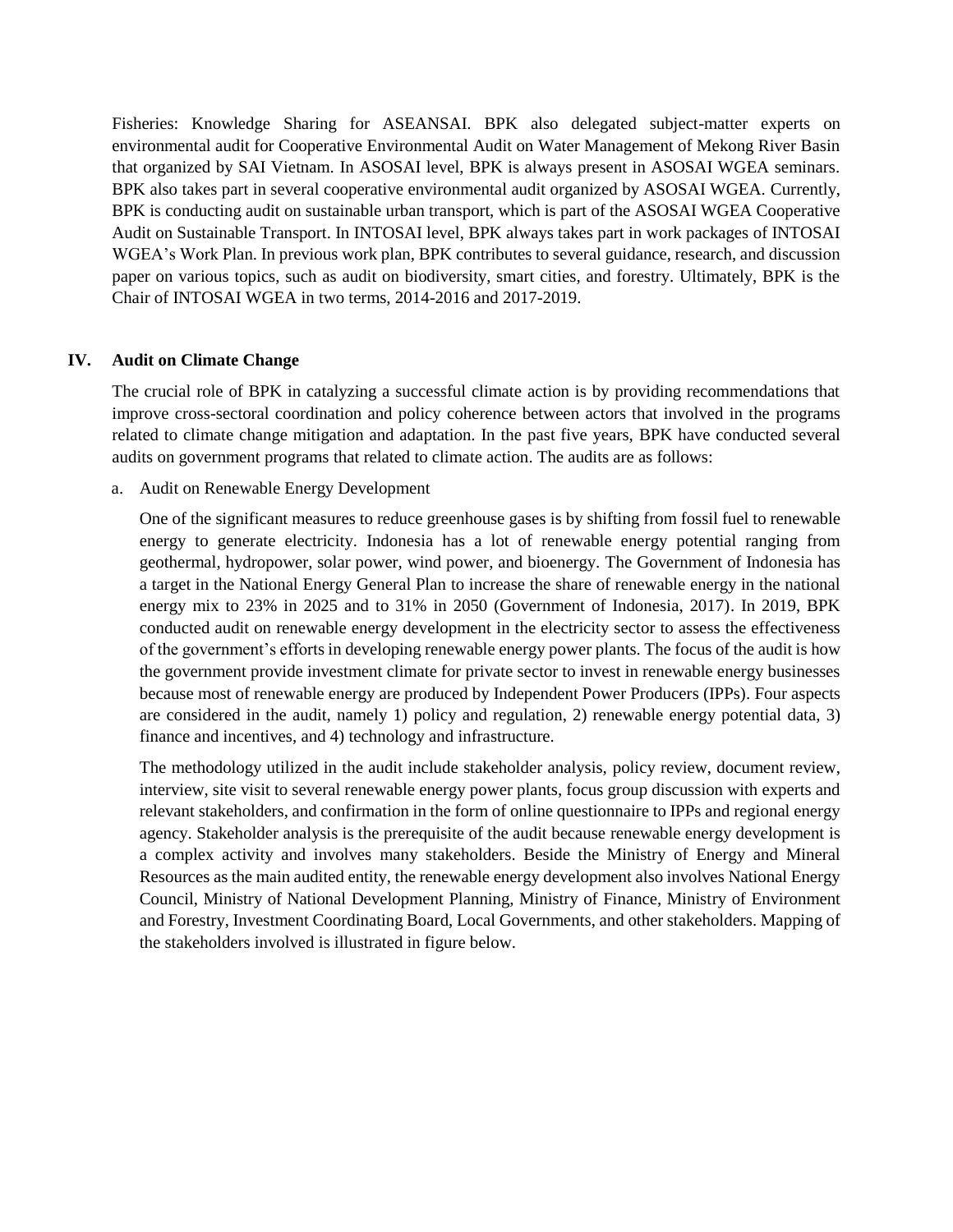

**Figure 1**. Stakeholder Mapping of Renewable Energy Development

Several achievements are noted in the audit, which include vertical coherence between central government and provincial governments which have set Regional Energy General Plan on each province in Indonesia. The Ministry of Finance has also issued several fiscal incentives for renewable energy businesses, such as tax holiday, tax allowance, and import facilities. However, rooms for improvement was also captured in this audit. The rooms for improvement and the respective recommendation include:

- 1) Policy and Regulation
	- a. Incoherence between ministries and agencies' programs. The recommendation is to improve cross-sectoral coordination between stakeholders;
	- b. Non-optimal One Stop Service (OSS) system for licensing process. The recommendation is to provide dedicated server and to improve the OSS system.

2) Renewable Energy Potential Data Renewable energy potential data still include inaccessible and unexploitable sources, such as those inside a conservation area. The recommendation is to review and update the potential data and present them in an online platform;

3) Finance and Incentives

Ineffective pricing system and feed-in tariffs for Power Purchase Agreements. The recommendation is to review the regulation on pricing system;

- 4) Technology and Infrastructure
	- a. Non-optimal implementation of supporting infrastructure and technology for intermittent power plant. The recommendation is to accelerate grid code revision and to implement smart grid and metering as well as the supporting provision;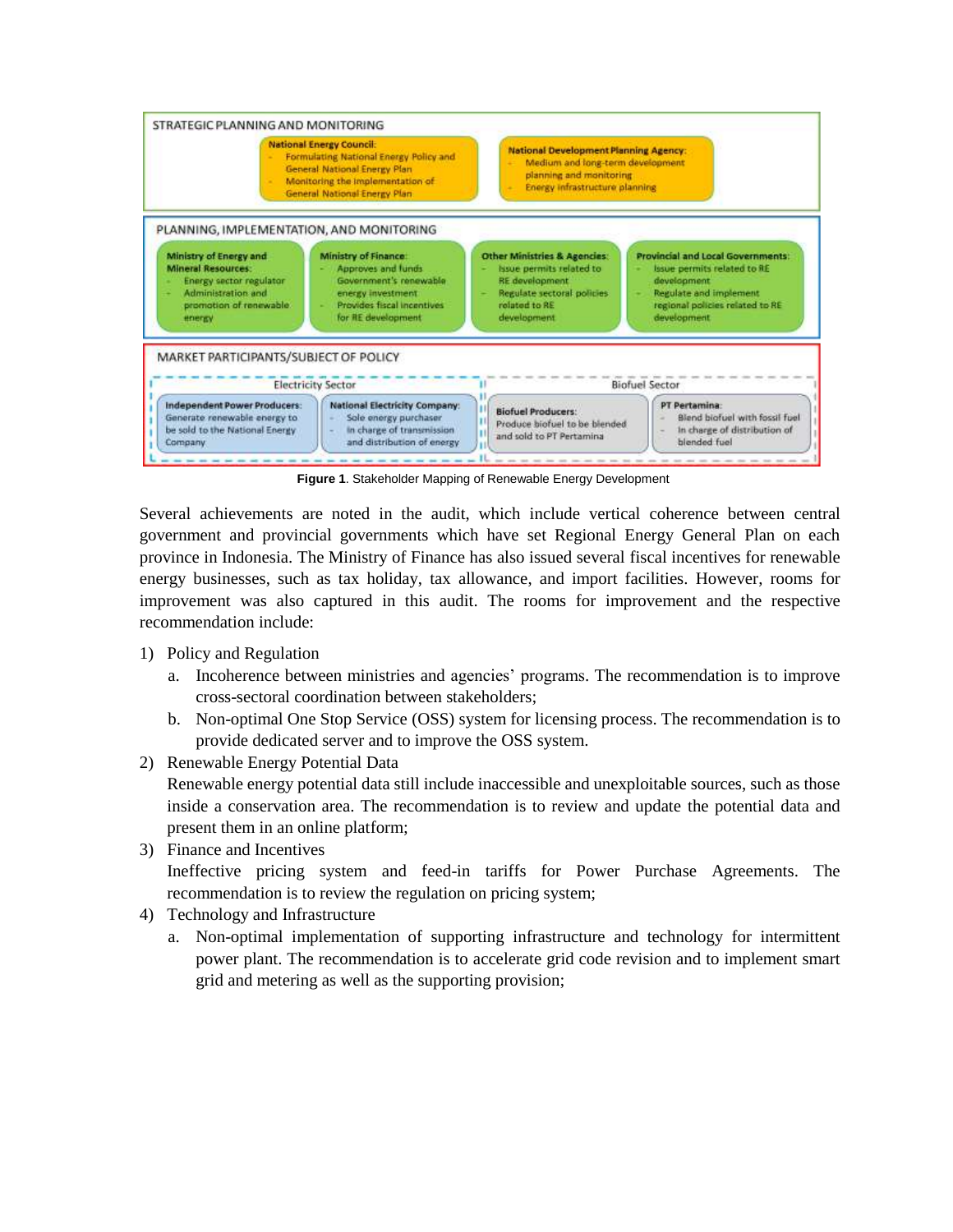b. Inadequate support in research and development of renewable energy technology. The recommendation is to propose new funding sources for research and development.



**Figure 2**. Site Visit to Solar Power Plant

Because the audit involves a lot of stakeholders, the challenge is how to gather all required information from all relevant stakeholders in the allocated time. Focus group discussion and online questionnaire are very useful in collecting many information in relatively short time.

b. Audit on Biodiesel Provision

Another measure to reduce greenhouse gases from energy sector is by substituting or blending the fuel with biofuel. This is particularly effective in reducing greenhouse gases from energy utilized for transportation. In the National Energy General Plan, it is stated that 75 percent of renewable energy is utilized for power plant and the rest 25 percent is directly utilized as biofuel. One of the sources of biofuel that are widely available in Indonesia is palm oil. Palm oil can be converted into biodiesel which is eventually blended with diesel oil. Based on the life cycle assessment of biodiesel from palm oil conducted by de Souza et al. (2010), avoided life cycle emissions associated with the use of biodiesel compared to diesel yield a net reduction of greenhouse gas emissions by 80 g  $CO<sub>2</sub>e/MJ$ . Currently, the Government of Indonesia has a policy that requires diesel oil to be blended with biodiesel by 30 percent.

In 2020, BPK conducted audit on utilization of palm oil for provision of biodiesel. The audit focused on utilization of Palm Plantation Fund for improving biodiesel provision, especially in four areas, namely 1) establishment of fuel companies and biofuel companies and their distribution allocation, 2) calculation of realization of biodiesel distribution to fuel companies and its freight, 3) determination of Market Price Index for diesel oil and biodiesel, and 4) evaluation of biofuel distribution by biofuel companies. The methodology includes interview and discussion, external confirmation, site visit, document review, and walkthrough and observation. Due to the Covid-19 pandemic, most of the audit procedures were performed remotely using video conference.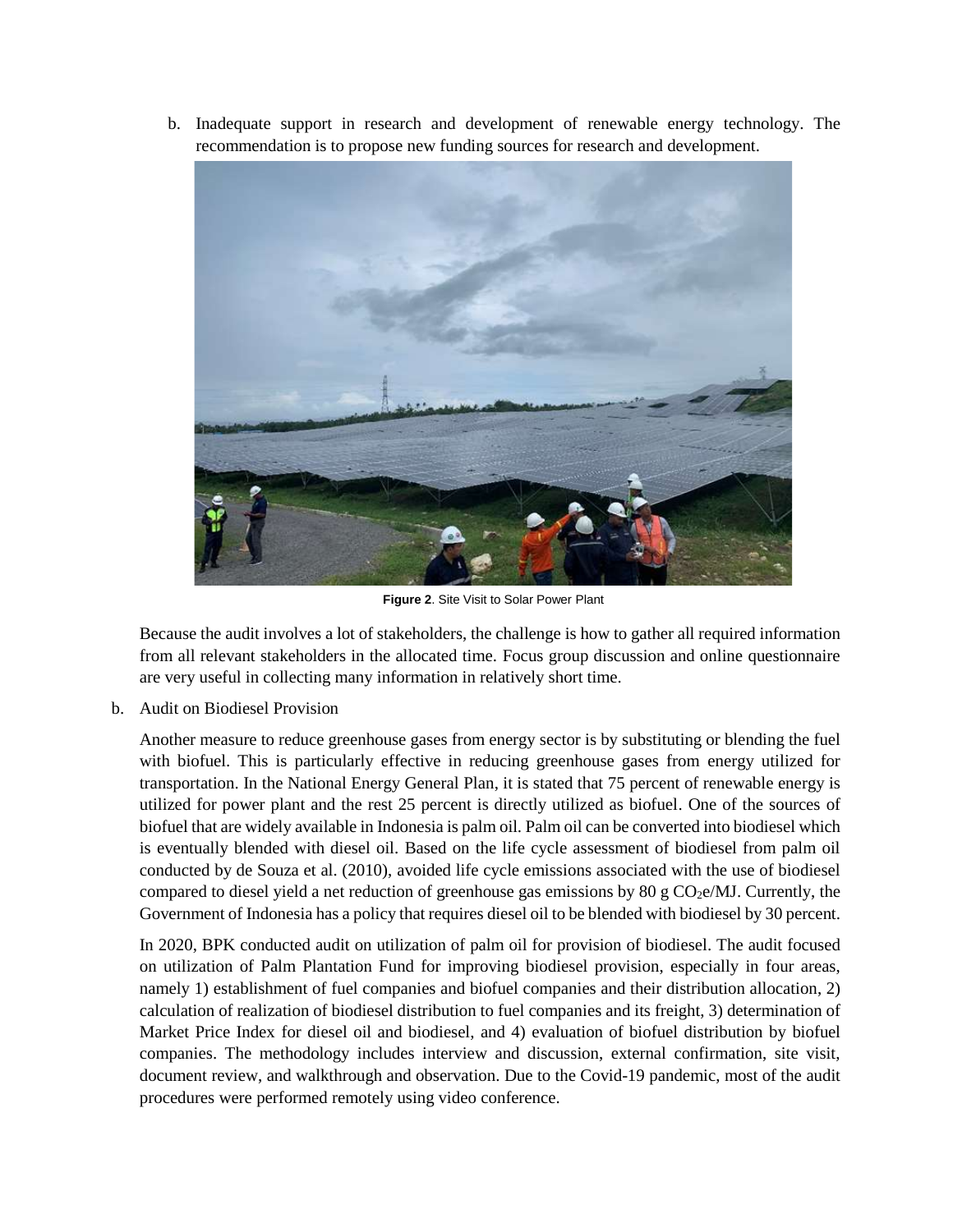

**Figure 3**. Remote Interview and Discussion

Two areas for improvement are administrative sanction in the form of fines related to distribution of biofuel and the distribution pattern and freight determination process that have not been able to guarantee quality, punctuality, stock availability, and more profitable price. The recommendations include:

- 1) Preparing the escrow account for fines deposit and deposit the fines to the state treasury;
- 2) Calculating and determining the potential fines;
- 3) Determining more favorable distribution pattern; and
- 4) Determining more profitable freight.

The challenges of the audit mainly related to the restricted mobility due to the Covid-19 Pandemic. To overcome the conditions, the audit team intensively communicated with related entities via email, phone, or video conference. The audit team also involved the internal control department in order to verify the audit documents and organizing virtual site visit.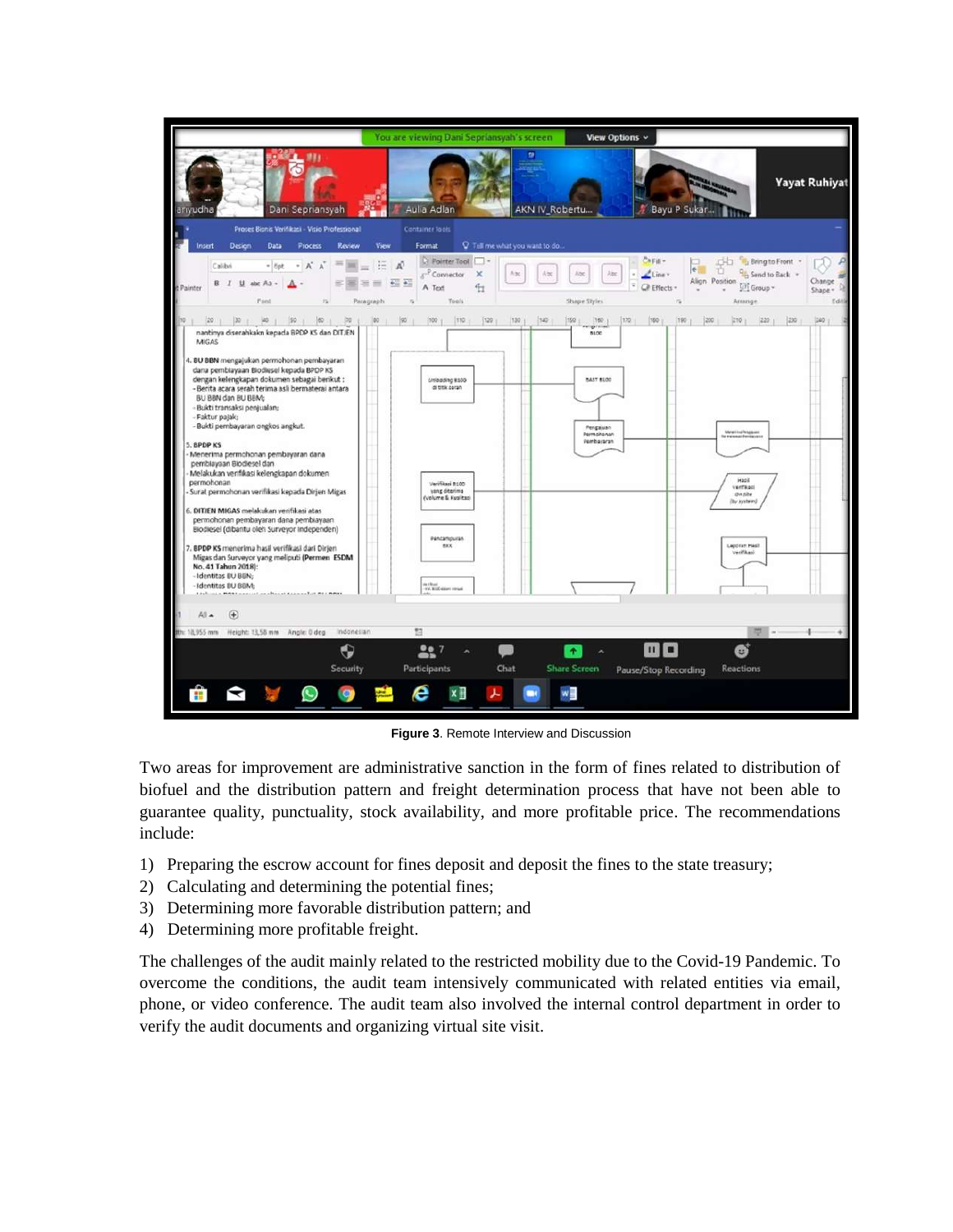c. Audit on City Gas Network Development

One of the strategies in low-carbon development is increasing household natural gas pipeline connections, also known as city gas network. The aim of the program is to convert the sources of energy for cooking from kerosene and liquefied petroleum gas (LPG) into natural gas. Natural gas emits less carbon dioxide emission compared to other fossil fuel. It produces about 117 pounds of carbon dioxide per million British thermal units (MMBtu) compared with more than 139 pounds of carbon dioxide per MMBtu of LPG (EIA, 2020). The program is expected to reduce the carbon dioxide emission from household sector.

BPK performed an audit on city gas network development in 2020 with the audit objective is to assess the effectiveness of city gas network development program in order to reduce greenhouse gas emission and support energy security. Because of the Covid-19 pandemic, most of the audit procedures were performed remotely via several means of communication, such as video conference, email, and phone. The methodology includes interview with relevant stakeholders, focus group discussion with city gas network operators as well as experts, online questionnaire to end-users, document review, virtual site visit, and content analysis.

Areas of improvement in the audit includes:

- 1) Incoherence with other sector in planning and implementation process;
- 2) Inadequate roadmap;
- 3) Insufficient monitoring and evaluation system.

The recommendations to overcome the issues found include:

- 1) Conducting comprehensive study on city gas network implementation and its impact on the decrease of LPG consumption;
- 2) Developing the roadmap of city gas network development;
- 3) Developing an integrated and comprehensive monitoring and evaluation system;
- 4) Improving coordination with relevant stakeholders.

Almost similar with the audit on biodiesel provision, the challenges faced also related to the consequences of Covid-19 pandemic, which is the mobility restriction.

d. Audit on Social Forestry Management

The role of forests in the environment include ecosystem regulation, biodiversity protection, supporting livelihoods, enhancement of carbon cycle, and supplying goods and services that can drive sustainable economic growth. One of the action that can be done in preserving forests is by enabling rights-based land use to ensure community involvement in land-use outcomes (IUCN, no date). In the National Medium Term Development Plan 2015-2019, one of the national priorities is the agrarian reform included assigning rights to the local communities on forest area.

In 2017, BPK carried performance audit related to the community involvement of forest management. One of the focus of the audit was access granting to community for managing the forest estate. The objectives of the audit are to assess the effectiveness of access granting of forest estate to local communities for managing the forest estate. The methodology includes interview and discussion, external confirmation, site visit, document review, and walkthrough and observation.

The activities requires adequate resources in terms of field execution unit, budget allocated, information system, and human resources. Problems will arise when this conditions cannot be met. Based on the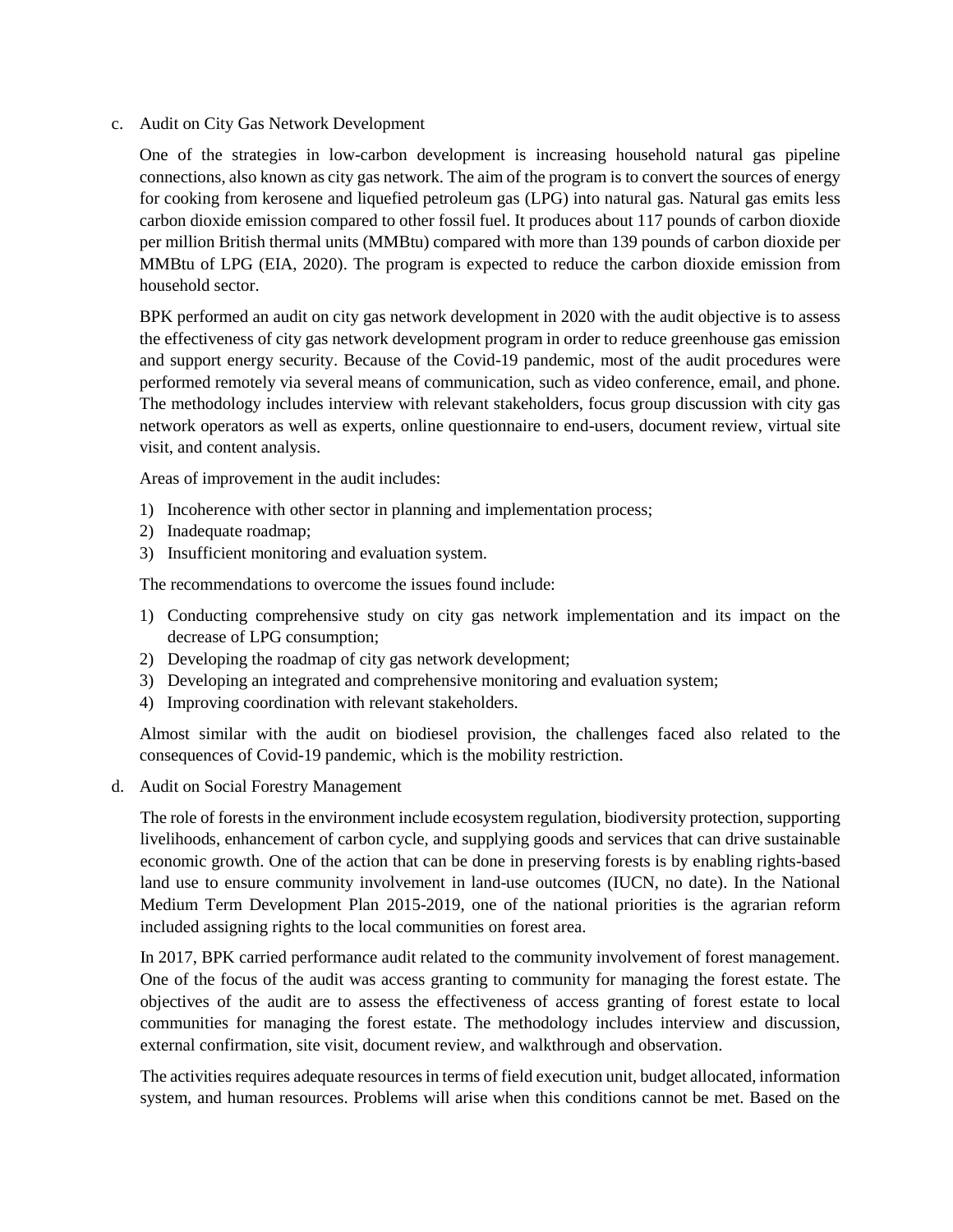finding, the identified weaknesses are insufficient number of technical implementation units, minimal amount of the available budget compared to the target to be achieved, and existing human resources have not met the ideal number. The recommendations are to allocate sufficient resources to support the program, to provide assistance in the formation of working unit, and to ensure compliance with requirements.

e. Audit on Seawall Construction

To protect communities on the coastal area from sea level rise due to the climate change, the Government of Indonesia through the Ministry of Marine Affairs and Fisheries constructs several infrastructures such as sea walls, breakwaters, and embankments. In 2017, BPK conducted audit on seawall construction with the objective is to assess whether the seawall construction and climate change adaptation in Ministry of Marine Affairs and Fisheries has been supported by a proper internal control system. Seawall is a belt form construction which was made from pile of geotextile bags and has a function as a wave energy absorber, reducing erosion and retaining sediment. The accumulation of sediment can be used for environmental conservation activities and restore coastal usage.

The methodology employed in the audit includes interview and discussion, external confirmation, site visit, document review, and walkthrough and observation. Related findings are construction volume less than contract agreement and inadequate construction design. The recommendations set are construction cost refund, issuance of warning letter from the top management to agreement signing official and also, to consultant designer as a result of planning inaccuracy.

f. Audit on Citarum Watershed Pollution Control and Management

Climate change has also detrimental effects on watershed system. It can have a significant effect on streamflow, sediment yield timing and magnitude, and nutrient (nitrogen and phosphorus) loading which lead to water supply deficit during peak seasons, potential eutrophication increase, and fish migration change (Marshall & Randhir, 2008). Sound management is required to maintain the water security of the watershed. One of the watersheds that prone to the impact of climate change is Citarum watershed in West Java. The condition is exacerbated by excessive pollution as well as critical land in upstream area.

In 2018, BPK conducted audit on Citarum watershed pollution control and management. Citarum is one of the most important watershed in Indonesia because more than 28 million people in Jakarta capital area and West Java province depend on Citarum for clean water source. The audit focused on two main activities, namely river pollution control and land and forest rehabilitation on upstream area.

Beside the water conservation, the audit also contributes to several other climate change mitigation measures, include:

1) Municipal waste management of the communities along the watershed

Improving the waste management and promoting circular economy will greatly reduce the amount of waste to be landfilled, which leads to the reduction of methane produced from landfill. Methane is 25 times more potent greenhouse gas compared to carbon dioxide at trapping the heat in the atmosphere (EPA, no date).

2) Livestock waste management

Improving the livestock waste management will reduce the amount of greenhouse gases produced from manure storage and animal excrement. Manure storage release methane and nitrous oxide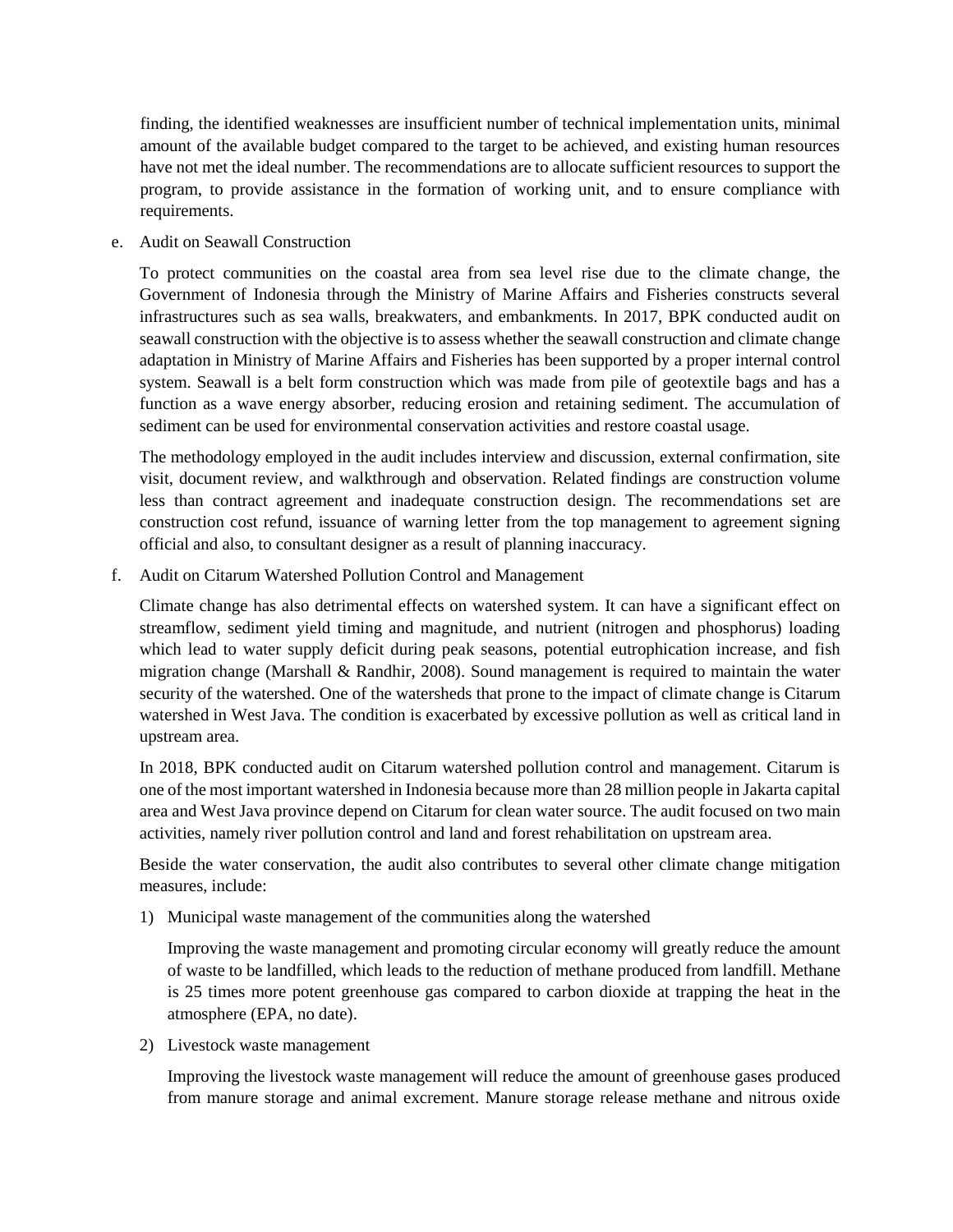which are greenhouse gases that have more potency than carbon dioxide. Nitrous oxide is a molecule with 265 times higher than carbon dioxide in global warming potential (Grossi et al., 2019).

3) Forest rehabilitation on upstream area

Restoring the forest area plays crucial part in the carbon cycle, because it improves carbon sequestration from the atmosphere. Forest restoration can contribute up to one-third of the total climate change mitigation required by 2030 (IUCN, no date).

The objectives of the audit are to assess the government's effort in maintaining the water quality of Citarum River and in rehabilitating the land and forest in upstream area. The audit also assess the coordination between pertinent stakeholders in managing Citarum watershed. The stakeholders include Ministry of Environment and Forestry, Ministry of Public Works and Housing, Indonesian Army, provincial and local governments along the watershed, private sectors, and local communities. The framework of the audit adopts nested model sustainability principle where watershed ecosystem acts as a boundary in social and economic development along the watershed.



**Figure 4**. Domestic Wastewater Pollution on Citarum River

The methodology applied in the audit are interview and discussion, document review, policy review, site visit to several industries and waste treatment plants, and confirmation to local communities. Several other advanced methodology also utilized in the audit, such as spatial analysis, laboratory analysis, and monetizing the impact of river pollution. Spatial analysis using Geographic Information System (GIS) is employed to assess the effectiveness of forest and land and rehabilitation programs. Laboratory analysis is conducted to several point in water body and wastewater treatment plant effluent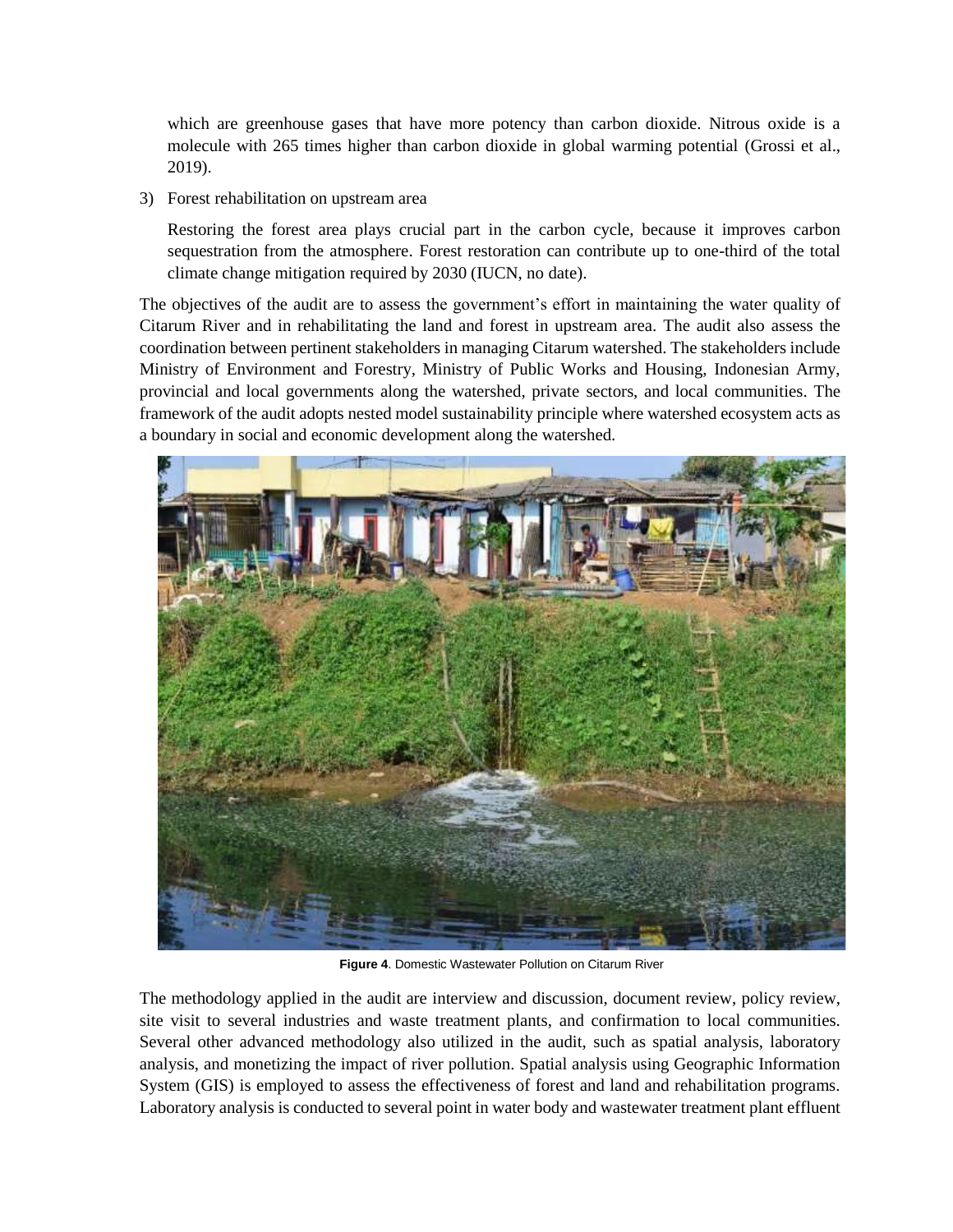to examine the water quality. Ultimately, a group of experts is hired to perform analysis on economic impacts of the water pollution to the local livelihood.

The rooms for improvement noted in the audit and the respective recommendation include:

- 1) Forest and land rehabilitation activities have not been effective. The recommendation is to improve cross-sectoral coordination in forest and land rehabilitation.
- 2) Low community participation in municipal solid waste management. The recommendation is to improve socialization and community engagement in solid waste management;
- 3) Sources and locations of livestock waste have not been identified. The recommendation is to identify all sources and locations of livestock waste along the watershed and establish the plan to mitigate them;
- 4) Integrated planning that involves all stakeholders was not in place. The recommendation is improving coordination and communication between all stakeholders in establishing integrated watershed management plan; and
- 5) Inadequate monitoring and evaluation mechanism and implementation. The recommendation is to establish and implement a sound monitoring and evaluation system.

The challenge faced in this audit is almost similar with audit on renewable energy that involves many stakeholders.



**Figure 5**. Degraded Land in Upstream Area

g. Audit on Swamp Land Optimization

To cope with the climate change consequences in agricultural sector, the Government of Indonesia initiates land optimization for agriculture, which include swamp land optimization. Optimization of swamp land as agricultural land will also provide benefits for farmers in the long term. Among them are optimized and revitalized irrigation and drainage network. Ministry of Agriculture has the responsibilities to carry out this activities.

In 2020, BPK carried out audit on the program with the aim to see the entity's compliance on expenditure management for optimization of swamp land. The compliance level will be compared with the applied provision and the existing mismatch will be improved by the recommendation. The methodology includes interview and discussion, external confirmation, site visit, document review, and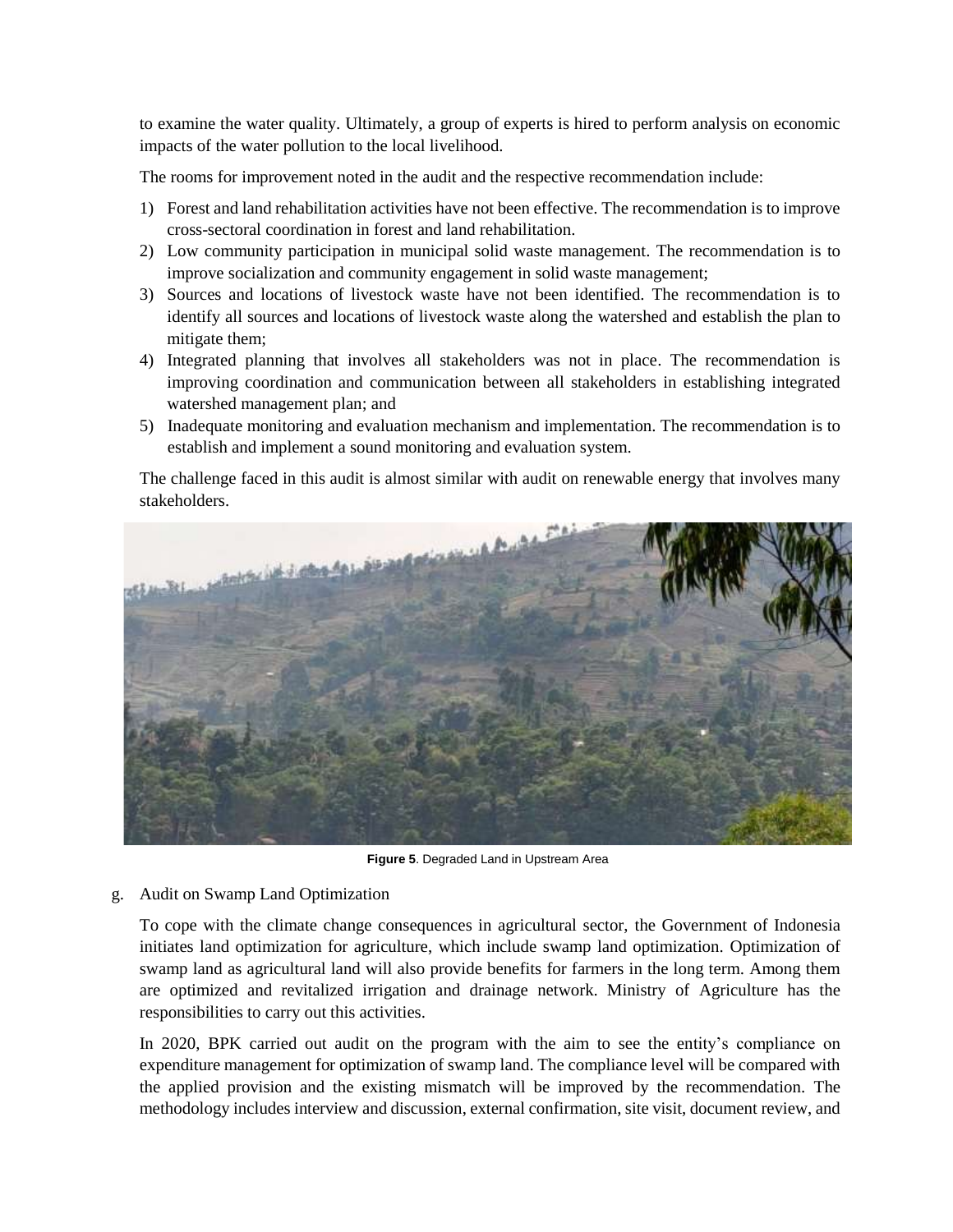walkthrough and observation, which conducted mostly by remote audit due to the Covid-19 pandemic. The findings and the recommendations are:

- 1) Seeds procurement without considering quality test results, unclear seeds distribution and unclear contract termination. The recommendations are issuance of warning letter from the top management to agreement signing official and proxy of budget user and financial compensation on overpayment to third party.
- 2) Land modification process from planning through monitoring is not accordance with the provision. The recommendation is to evaluate the distribution mechanism of land modification particularly related to the components of costs and the data validity of the land provided for assistance.

### **V. Conclusion**

The global climate negotiations have produced several agreements which intended for international cooperation on stabilizing atmospheric greenhouse gas concentrations at level that would prevent catastrophic interference with the climate system. These negotiations produce a consensus that requires participating countries ratifying the agreements in order to mitigate, to adapt action and to support financially.

The Government of Indonesia has adopted the SDG 13 in the national context by aligning it with the national strategic plan and by providing sustainable policy and resources support among its ministries. The government has developed framework focusing in policy, infrastructure, and monitoring and evaluation by addressing climate change mitigation and adaptation measures.

BPK plays an important role in addressing climate change by conducting both compliance and performance audits in the related areas such as energy, forestry, marine, waste, and land modification. The output are recommendations which expected will have an impact on policies made and the urge of improving coordination between ministries since the problem is a shared responsibility. There are also recommendations to improve regulations, planning, procedures, and monitoring and evaluation mechanism. Finally, audit on climate change involve several stakeholder that needs to be audited thoroughly, not only in output level but also in outcome level which requires specific audit examination by targeting 5 years cycle period of the National Medium Term Development Plan.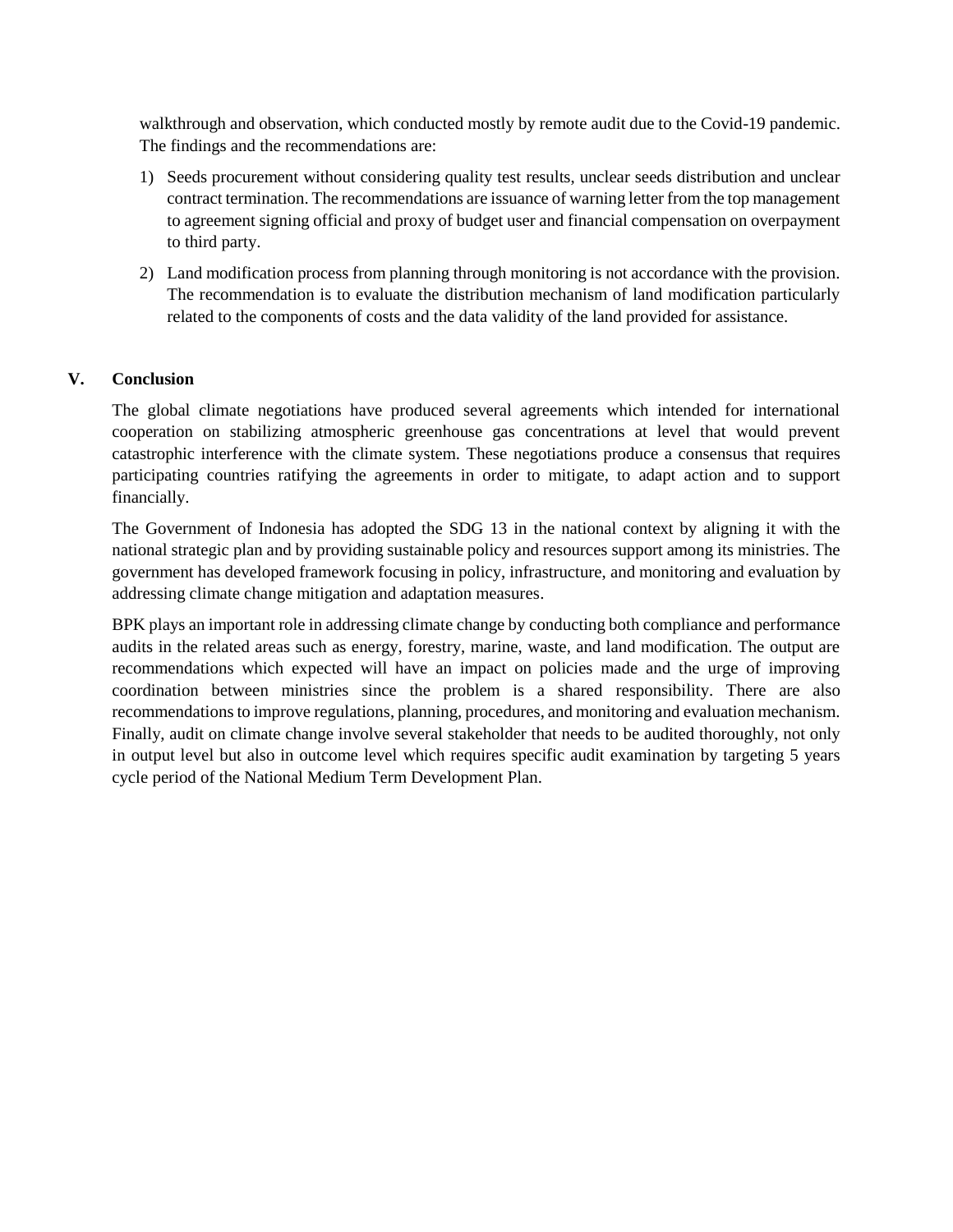#### **BIBLIOGRAPHY**

- BPK 2017. *Audit Report No. 39/LHP/XVII/12/2017*. Jakarta, Indonesia: BPK
- BPK 2018. *Audit Report No. 5/LHP/XVII/01/2018*. Jakarta, Indonesia: BPK
- BPK 2019. *Audit Report No. 5/LHP/XVII/02/2019*. Jakarta, Indonesia: BPK
- BPK 2020. *Audit Report No. 3/LHP/XVII/01/2020*. Jakarta, Indonesia: BPK
- BPK 2020. *Audit Report No. 36/LHP/XVII/12/2020*. Jakarta, Indonesia: BPK
- BPK 2020. *Audit Report No. 38/LHP/XVII/12/2020*. Jakarta, Indonesia: BPK
- BPK 2020. *Strategic Plan 2020-2024.* Jakarta, Indonesia: BPK
- BPK 2021. *Audit Report No. 4/LHP/XVII/01/2021*. Jakarta, Indonesia: BPK
- de Souza, S. P., Pacca, S., de Avila, M. T., and Borges, J. L. 2010. Greenhouse Gas Emissions and Energy Balance of Palm Oil Biofuel. *Renewable Energy*, 35(11), 2552-2561
- Ge, M., Friedrich, J., and Vigna, L. 2020. *4 Charts Explain Greenhouse Gas Emissions by Countries and Sectors* [Online] World Resources Institute. Available at: [https://www.wri.org/insights/4-charts](https://www.wri.org/insights/4-charts-explain-greenhouse-gas-emissions-countries-and-sectors)[explain-greenhouse-gas-emissions-countries-and-sectors](https://www.wri.org/insights/4-charts-explain-greenhouse-gas-emissions-countries-and-sectors) [Accessed August 20, 2021]
- Government of Indonesia 2017. *National Energy General Plan.* Jakarta, Indonesia: Government of Indonesia.
- Grossi, G., Goglio, P., Vitali, A., and Williams, A. G. 2019. Livestock and Climate Change: Impact of Livestock on Climate and Mitigation Strategies. *Animal Frontiers*, 9(1), 69-76.
- INTOSAI 2004. *Performance Audit Guidelines: ISSAI 3000 – 3100*. Vienna, Austria: INTOSAI.
- IUCN no date. *Forests and Climate Change* [Online] Available at: [https://www.iucn.org/resources/issues](https://www.iucn.org/resources/issues-briefs/forests-and-climate-change)[briefs/forests-and-climate-change](https://www.iucn.org/resources/issues-briefs/forests-and-climate-change) [Accessed August 26, 2021]
- *Kyoto Protocol to the United Nations Framework Convention on Climate Change* 1997.
- Levin, K. and Parsons, S. 2019. 7 *Things to Know About the IPCC's Special Report on Climate Change and Land* [Online] World Resources Institute. Available at: [https://www.wri.org/insights/7-things](https://www.wri.org/insights/7-things-know-about-ipccs-special-report-climate-change-and-land)[know-about-ipccs-special-report-climate-change-and-land](https://www.wri.org/insights/7-things-know-about-ipccs-special-report-climate-change-and-land) [Accessed September 13, 2021]
- Marshall, E. and Randhir, T. 2008. Effect of Climate Change on Watershed System: A Regional Analysis. *Climatic Change*, 89, 263–280.
- Ministry of Environment and Forestry no date. *Frequently Asked Question on REDD+ and REDD+ Implementation in Indonesia* [Online] Available at: [http://ditjenppi.menlhk.go.id/berita-ppi/33](http://ditjenppi.menlhk.go.id/berita-ppi/33-beranda/1804-faq.html) [beranda/1804-faq.html](http://ditjenppi.menlhk.go.id/berita-ppi/33-beranda/1804-faq.html) [Accessed September 2, 2021]
- *Montreal Protocol on Substances that Deplete the Ozone Layer* 1987.
- My NASA Data no date. *Systems Thinking about the Earth System* [Online] Available at: <https://mynasadata.larc.nasa.gov/basic-page/systems-thinking-about-earth-system> [Accessed August 19, 2021]

*Paris Agreement* 2015.